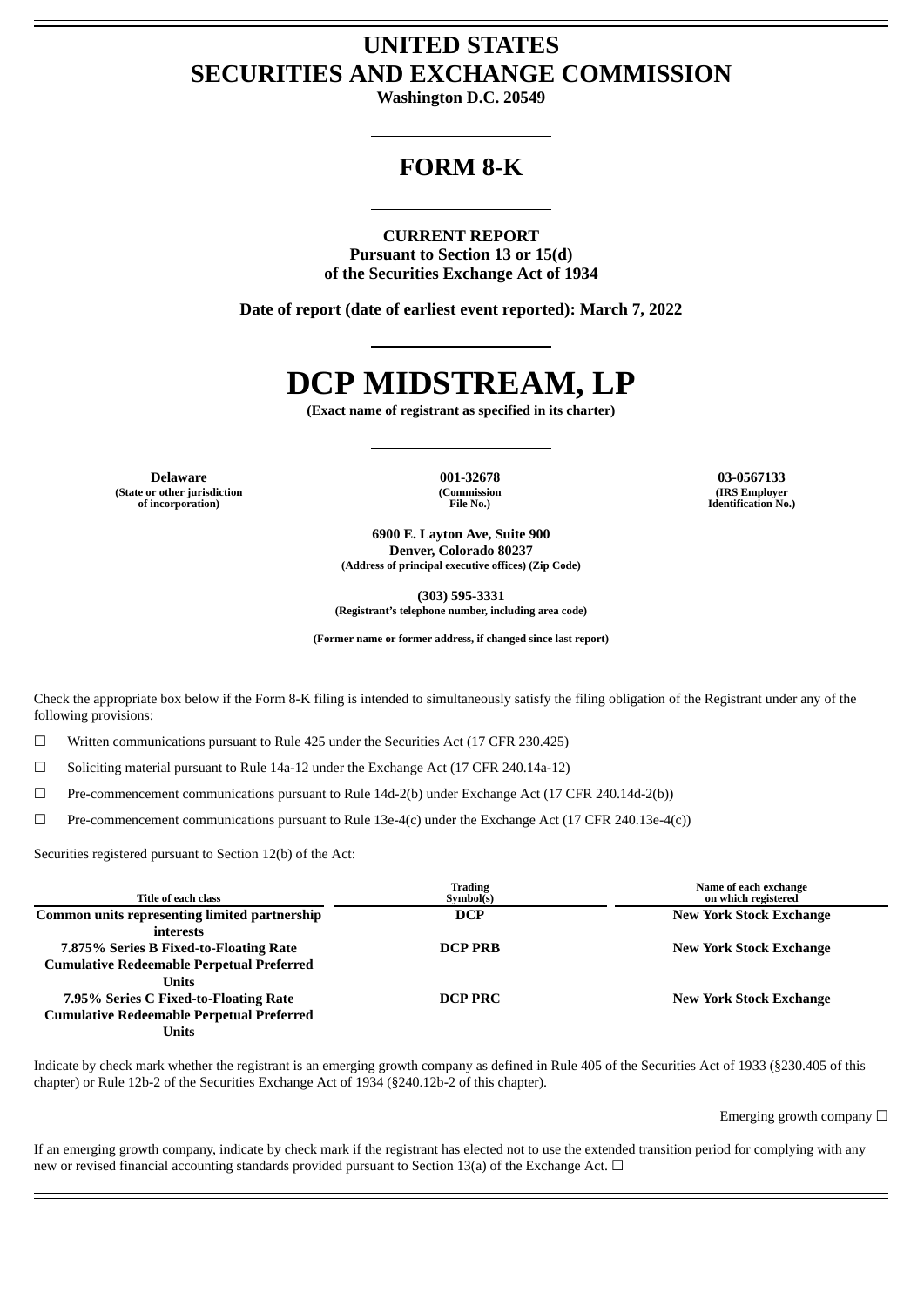## Item 5.02 Departure of Directors or Certain Officers; Election of Directors; Appointment of Certain Officers; Compensatory Arrangements of **Certain Officers.**

On March 7, 2022, DCP Midstream, LLC and DCP Midstream GP, LP, the holders of a majority of the voting power of DCP Midstream, LP's (the "Company") outstanding common units representing limited partner interests (the "common units"), approved by written consent an amendment to the Company's 2016 Long-Term Incentive Plan (the "Plan") to increase the number of common units available for awards under the Plan by 1,650,000 common units and to make certain additional non-substantive changes to the Plan (the "Amendment"). The Amendment was previously approved by the Board of Directors of DCP Midstream GP, LLC, which is the general partner of DCP Midstream GP, LP, which is the general partner of the Company, on January 24, 2022. DCP Midstream, LLC owns 100% of DCP Midstream GP, LLC, which allows it to control the Company, and, together with DCP Midstream GP, LP, also owns approximately 57% of the outstanding common units.

Pursuant to rules adopted by the Securities and Exchange Commission under the Securities Exchange Act of 1934, as amended, a Schedule 14C Information Statement (the "Information Statement") will be sent or given on March 7, 2022, to the common unitholders of record as of February 16, 2022. The Amendment will become effective on March 27, 2022, which is 20 calendar days after the date the Information Statement is first sent or given to such common unitholders.

The Plan is a long-term incentive plan pursuant to which awards, including unit options, phantom units, restricted units, dividend equivalent rights, unit bonus and common unit awards and performance awards, may be granted to directors and employees of the Company and its affiliates.

The foregoing description of the Amendment does not purport to be complete and is qualified in its entirety by reference to the Plan and the Amendment, a copy of which is filed herewith as Exhibit 10.1 to this Current Report on Form 8-K and is incorporated by reference herein.

# **Item 5.07 Submission of Matters to a Vote of Security Holders.**

The information set forth under Item 5.02 above is incorporated by reference into this Item 5.07.

# **Item 9.01 Financial Statements and Exhibits.**

(d)

| <b>Exhibit No.</b> | <b>Description</b>                                                                        |
|--------------------|-------------------------------------------------------------------------------------------|
| 10.1               | First Amendment to the DCP Midstream, LP 2016 Long-Term Incentive Plan.                   |
| 101                | Cover Page formatted as Inline XBRL.                                                      |
| 104                | Cover Page Interactive Data File (formatted as Inline XBRL and contained in Exhibit 101). |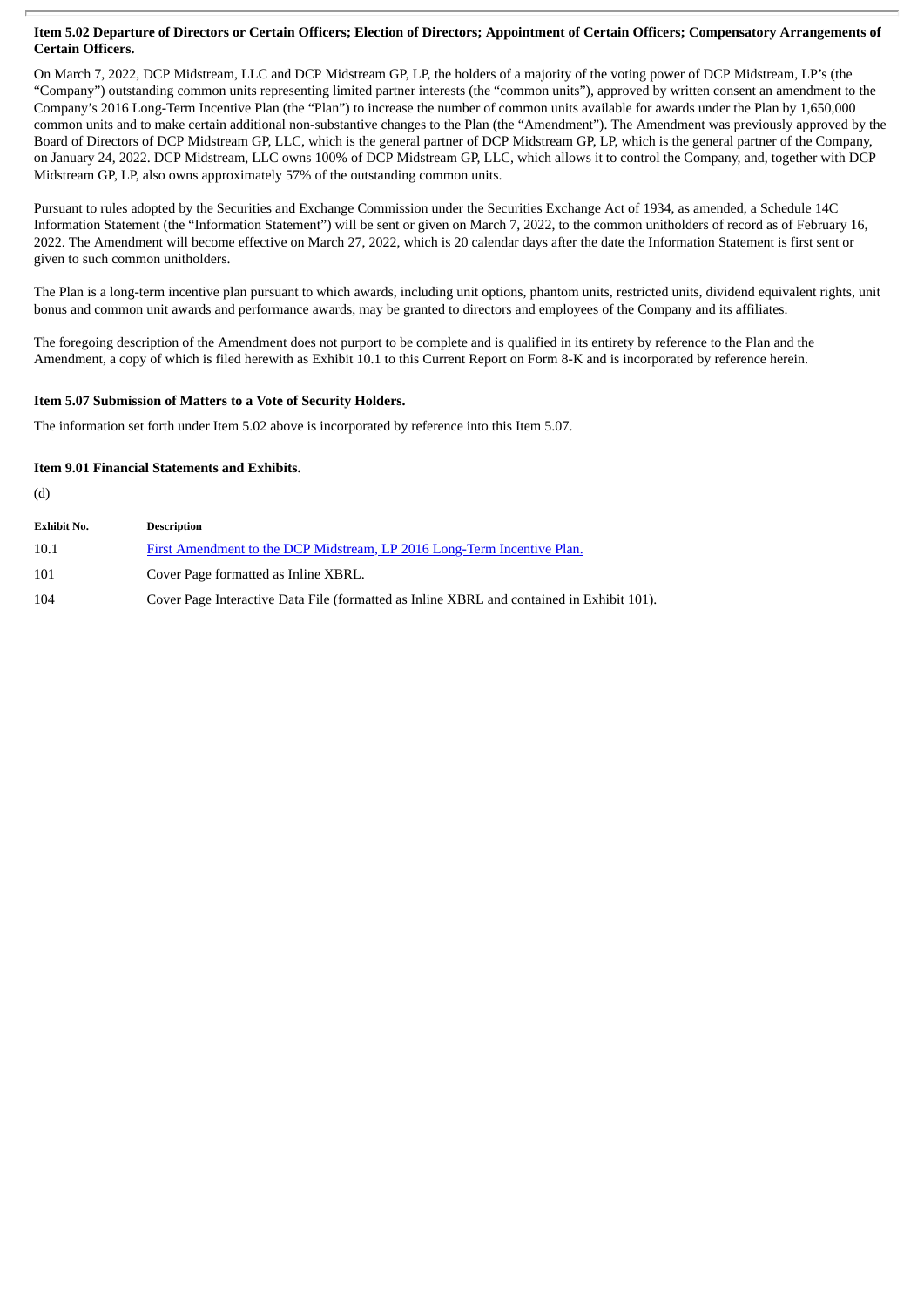# **SIGNATURE**

Pursuant to the requirements of the Securities Exchange Act of 1934, the registrant has duly caused this report to be signed on its behalf by the undersigned hereunto duly authorized.

Date: March 7, 2022

# **DCP MIDSTREAM, LP**

By: **DCP MIDSTREAM GP, LP,** its General Partner

> By: **DCP MIDSTREAM GP, LLC,** its General Partner

> > By: /s/ Kamal Gala Name: Kamal Gala Title: Corporate Secretary